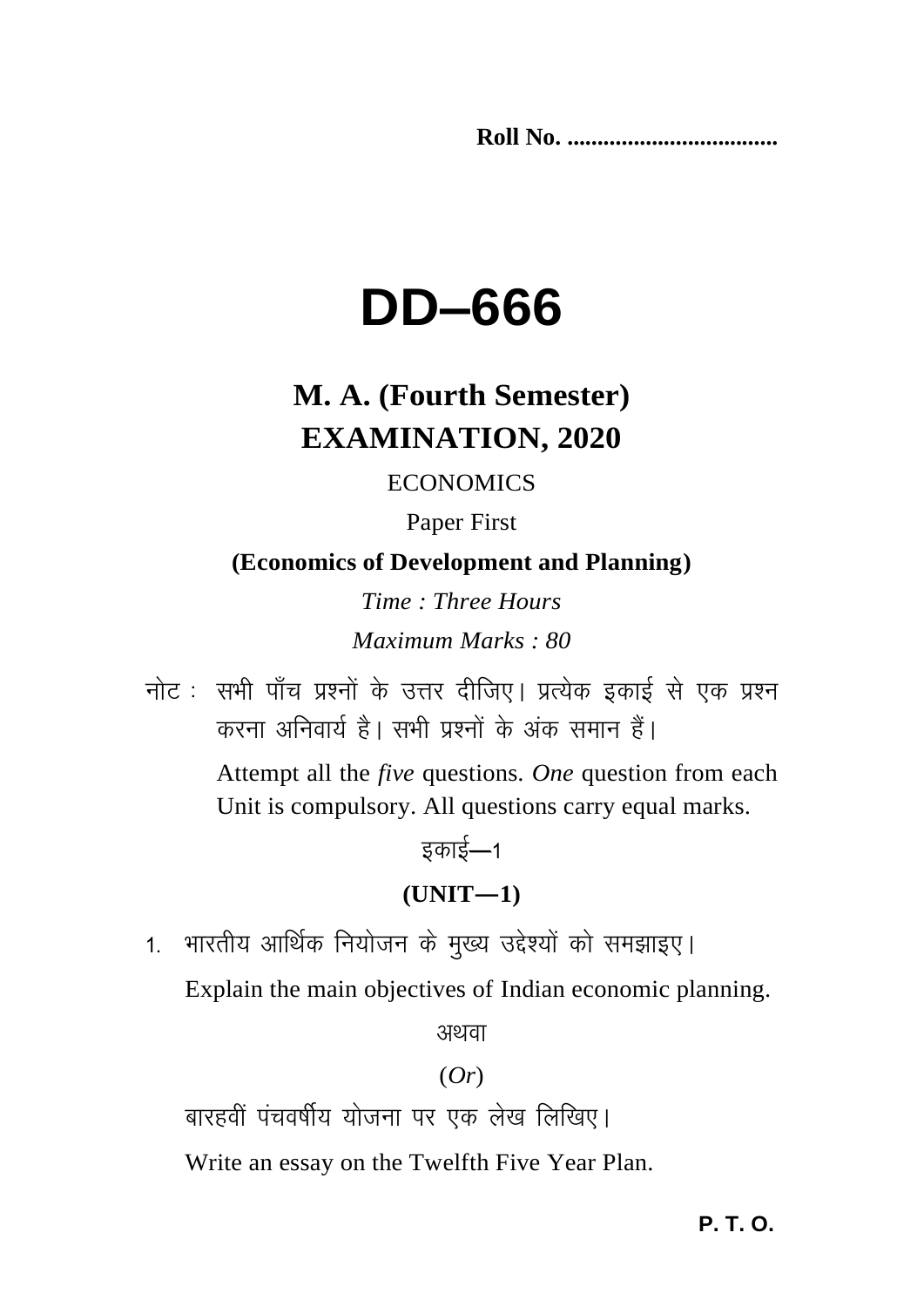## इकाई—2

### **(UNIT—2)**

2. शुम्पीटर के विकास मॉडल की आलोचनात्मक व्याख्या कीजिए। Critically explain the Schumpeter's growth model.

अथवा

(*Or*)

रोस्टोव की आर्थिक विकास अवस्थाओं की आलोचनात्मक व्याख्या कीजिए।

Critically explain the Rostow's stages of economics growth.

इकाई—3

### **(UNIT—3)**

3. आर्थर लुईस के असीमित श्रम की पूर्ति सिद्धान्त की व्याख्या कीजिए।

Explain the Arthur Lewis' theory of unlimited supply of labour.

अथवा

#### (*Or*)

प्रबल प्रयास के सिद्धान्त की आलोचनात्मक व्याख्या कीजिए।

Critically explain the Big Push Theory.

bdkbZ&4 **(UNIT—4)**

4. संतुलित एवं असंतुलित आर्थिक विकास से आप क्या समझते हैं ? संतुलित विकास के अच्छे प्रभावों को बताइए।

What do you understand by balanced and unbalanced economic growth ? Explain good effects of balanced growth.